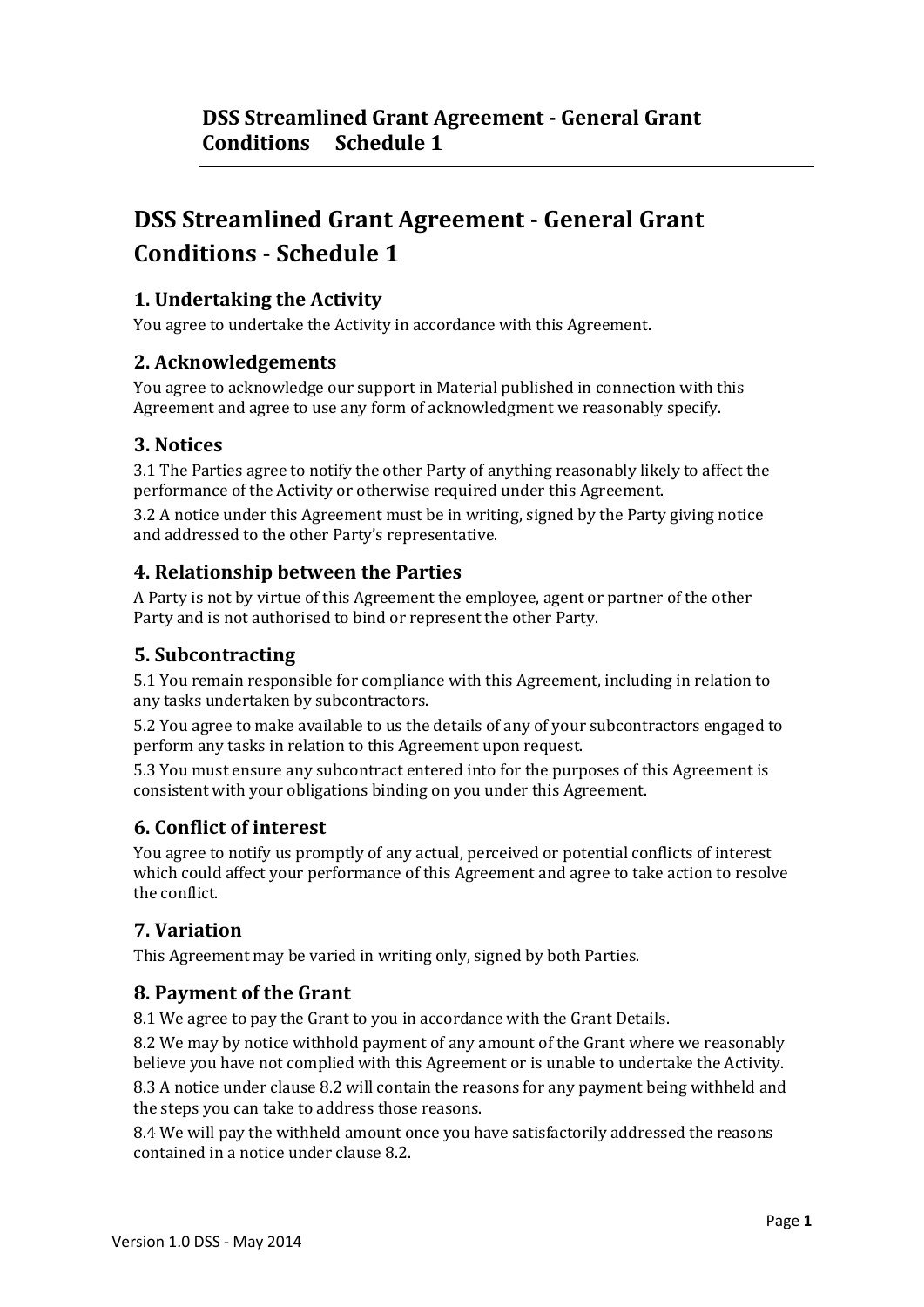#### **9. Spending the Grant**

9.1 You agree to spend the Grant for the purpose of undertaking the Activity only.

9.2 You agree to provide a statement signed by you verifying the Grant was spent in accordance with the Grant Details.

#### **10. Repayment**

10.1 If any of the Grant has been spent other than in accordance with this Agreement or any amount of the Grant is unspent at the expiry or earlier termination of this Agreement, you agree to repay that amount to us unless agreed otherwise.

10.2 The amount to be repaid under clause 10.1 may be deducted by us from subsequent payments of the Grant.

# **11. Record keeping**

You agree to maintain records of the expenditure of the Grant.

## **12. Intellectual Property**

12.1 You own the Intellectual Property Rights in Material created undertaking the Activity.

12.2 You give us a non-exclusive, irrevocable, royalty-free licence to use, reproduce, publish and adapt Reporting Material for our Purposes.

12.3 The licence in clause 12.2 does not apply to Activity Material.

12.4 This Agreement does not affect the ownership of Intellectual Property Rights in Existing Material.

## **13. Privacy**

13.1 When dealing with Personal Information in carrying out the Activity, you agree not to do anything which, if done by us, would be a breach of the requirements of Division 2 of Part III of the *Privacy Act 1988*.

13.2 You must notify us in writing of any breach or possible breach of this clause 13.

## **14. Confidentiality**

14.1 Confidential information means information that:

(a) The Parties know, or ought to know is confidential; or

(b) Notified by one Party to the other Party in writing.

14.2 The Parties agree not to disclose each other's confidential information without prior written consent unless required or authorised by law or Parliament.

## **15. Insurance**

You agree to maintain adequate insurance for the duration of this Agreement and provide us with proof when requested.

## **16. Indemnities**

16.1 You indemnify us, our officers, employees and contractors against any claim, loss or damage arising in connection with the Activity.

16.2 Your obligation to indemnify us will reduce proportionally to the extent any act or omission involving fault on our part contributed to the claim, loss or damage.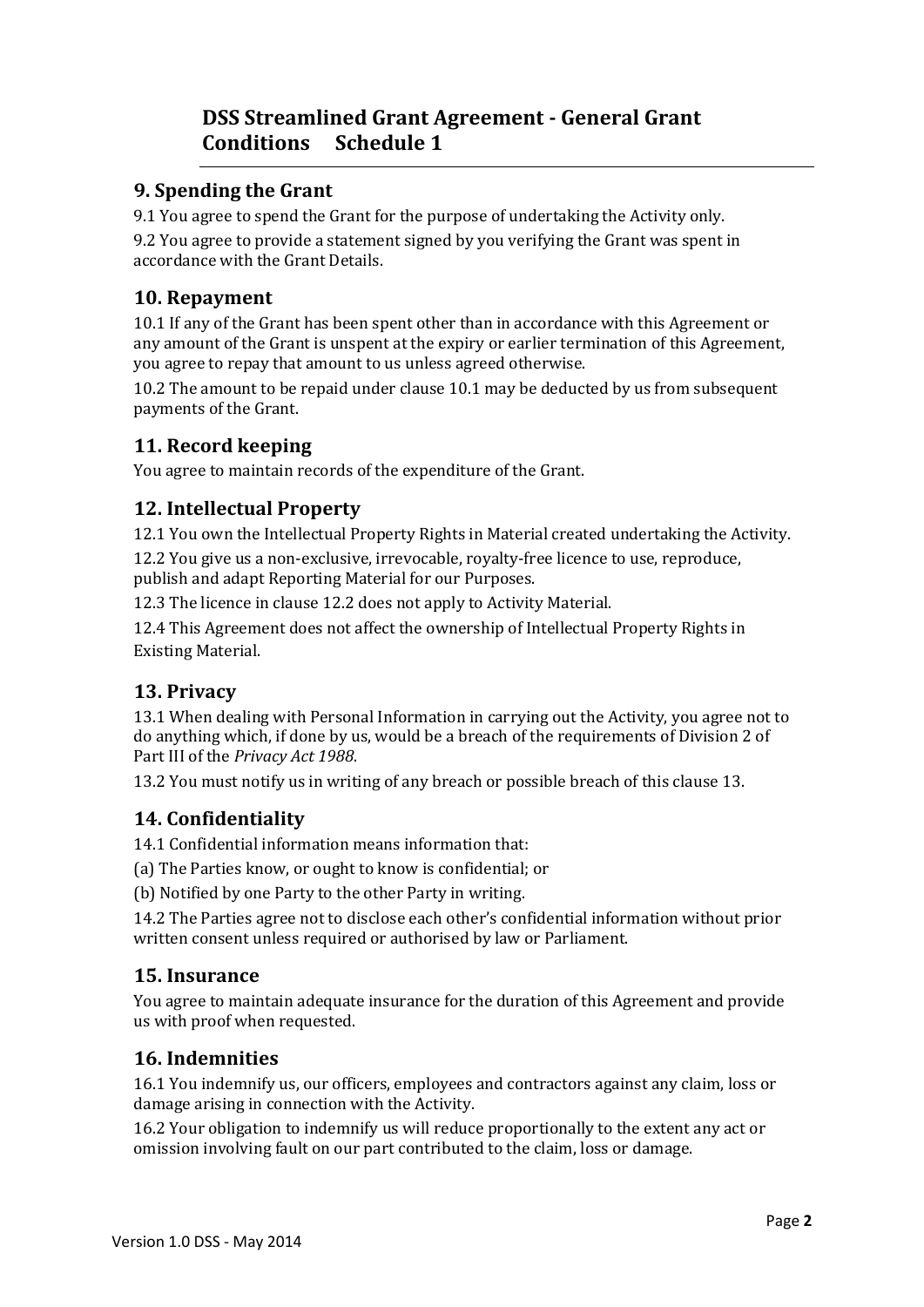#### **17. Use of Specified Personnel**

17.1 If Specified Personnel are identified in the Grant Details you must inform us in writing if the Specified Personnel is unavailable or unable to undertake the Activity.

17.2 We must agree to any change in Specified Personnel.

#### **18. Vulnerable Persons**

18.1 This clause 18 apples if the Activity, or any part of the Activity involves working with or contact with Vulnerable Persons.

18.2 You agree when engaging or deploying a person (whether as an officer, employee, contractor, or volunteer) in relation to any part of the Activity they will comply with the Department of Social Services "Vulnerable Persons, Police Check and Criminal Offences" policy available at www.dss.gov.au as amended from time to time.

#### **19. Dispute resolution**

19.1 The Parties agree not to initiate legal proceedings in relation to a dispute unless they have tried and failed to resolve the dispute by negotiation.

19.2 The Parties agree to continue to perform their respective obligations under this Agreement where a dispute exists.

19.3 The procedure for dispute resolution does not apply to action relating to termination or urgent litigation.

#### **20. Termination for default**

20.1 We may terminate this Agreement by notice where we reasonably believe you:

- (a) have breached this Agreement and we consider the breach cannot be rectified;
- (b) have breached this Agreement and you do not rectify the breach within 10 business days after we give notice;
- (c) have provided false or misleading statements in your application for the Grant; or your application for the Grant was incomplete or incorrect;
- (d) have become bankrupt or insolvent, entered into a scheme of arrangement with creditors, or come under any form of external administration;
- (e) have, in relation to this Agreement, breached a law of the Commonwealth, or of a State or Territory;
- (f) you have had a Change in the Control, that we, after discussion with you, believe will negatively affect your ability to comply with this Agreement; or
- (g) you have had a Change in Circumstance, that we, after discussion with you believe will negatively affect your ability to comply with this Agreement, and that cannot be rectified within 20 business days or such longer period agreed by both Parties.

20.2 If we terminate the Agreement in accordance with clause 20.1 (e), (f) or (g) we may at our discretion request you enter into a new agreement on different terms and conditions to deliver the Activity.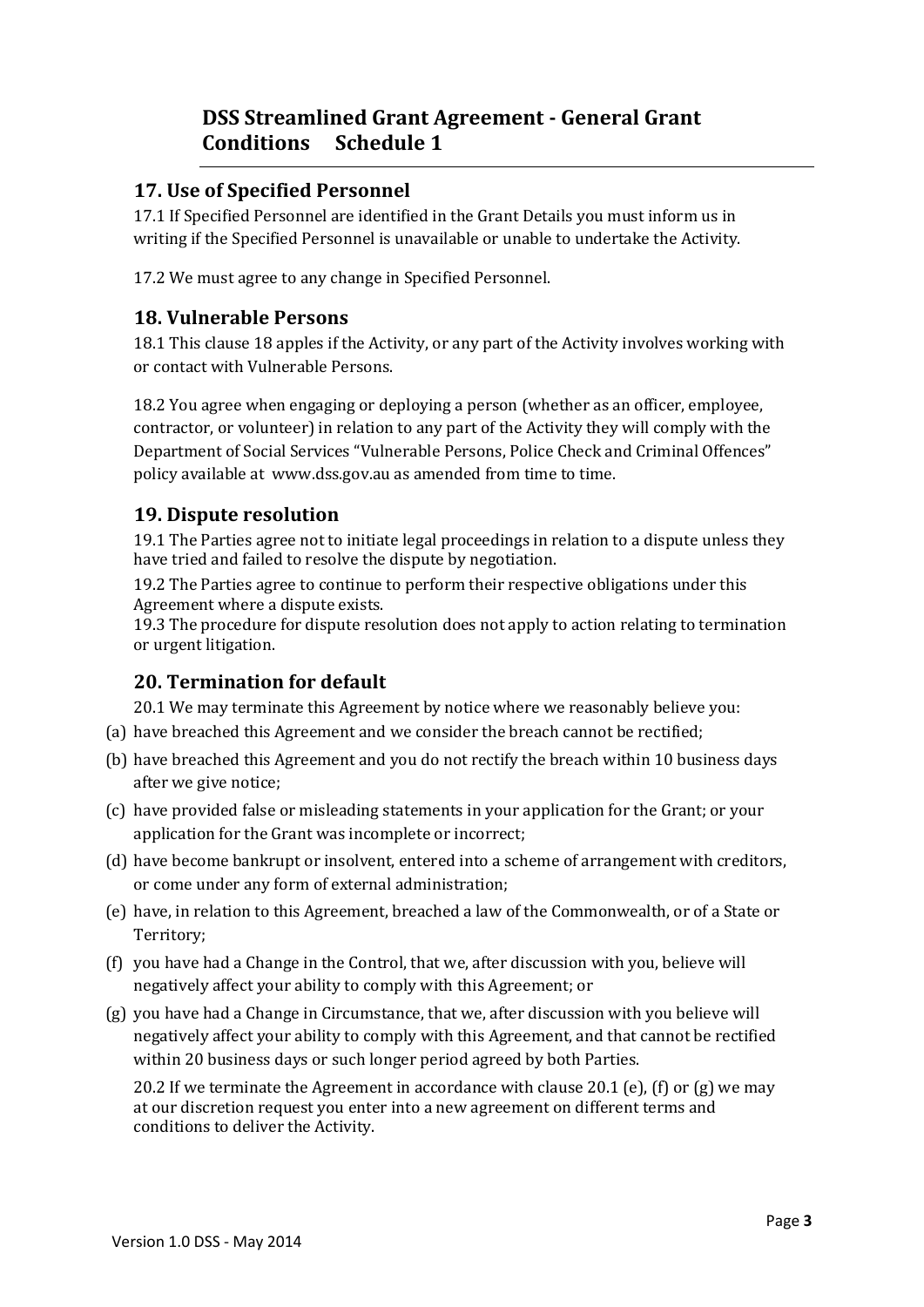#### **21. Termination for convenience**

21.1 Even though you are not in default, we may terminate or reduce the scope this Agreement by written notice.

21.2 You agree on receipt of a notice of termination under this clause to:

- (a) stop the performance of your obligations as specified in the notice; and
- (b) take all available steps to minimise loss resulting from that termination.

21.3 In the event of termination under this clause we will be liable only to:

- (a) pay any part of the Grant due and owing to you under this Agreement at the date of the notice; and
- (b) reimburse any reasonable expenses you unavoidably incur that relate directly to the termination and are not covered by 21.3(a).

21.4 Our liability to pay any amount under this clause is subject to:

- (a) your compliance with this Agreement; and
- (b) the total amount of the Grant.

21.5 You will not be entitled to compensation for loss of prospective profits or benefits that would have been conferred on you.

#### **22. Survival**

Clauses 10, 11, 12, 13, 14, 16, 22 and 23 survive termination, cancellation or expiry of this Agreement.

## **23. Definitions**

In this Agreement, unless the contrary appears:

- **Activity** means the activities described in the Grant Details.
- **Activity Material** means any Material, other than Reporting Material, created or developed by you as a result of the Activity.
- **Agreement** means the Grant Details, Supplementary Terms (if any), the General Grant Conditions and any other document referenced or incorporated in the Grant Details.
- **Change in the Control** means any change in any person(s) who directly exercise effective control over you.
- **Change in Circumstance** means any significant change to you, including but not limited to:
- (a) Loss of Specified Personnel;
- (b) Significant loss of staff delivering the Activity;
- (c) Changes to the location of premises where the Activity is delivered;
- (d) Changes in your governance arrangements;
- (e) Changes to your financial management of the Grant;
- (f) Increased adverse issues management outcomes; and
- (g) Any negative impact on your financial viability.
- **Commonwealth General Grant Conditions** means this document.